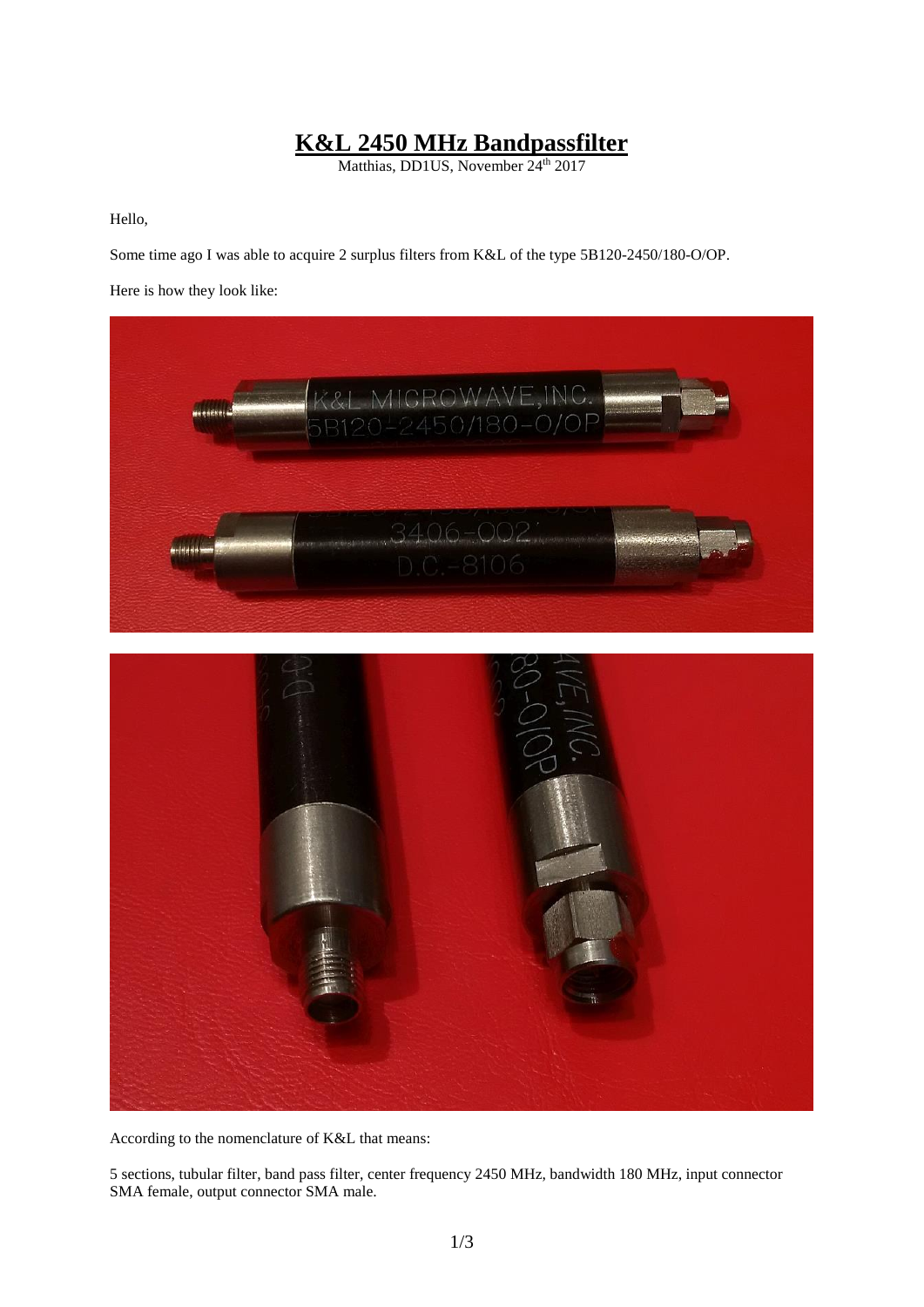I measured the filter using a signal generator and power meter. The setup is limited to measure a maximum insertion loss of approximately 60dB.

The serial numbers of my filters are D.C.-8235 and D.C.-8106.

Here is the transfer characteristic from 100 MHz to 3000 MHz:



The filters are quite identical in their characteristic including the spurious responses at fc/2 and fc/3 where the attenuation degrades from more than -65dB to -45dB respectively -54dB.